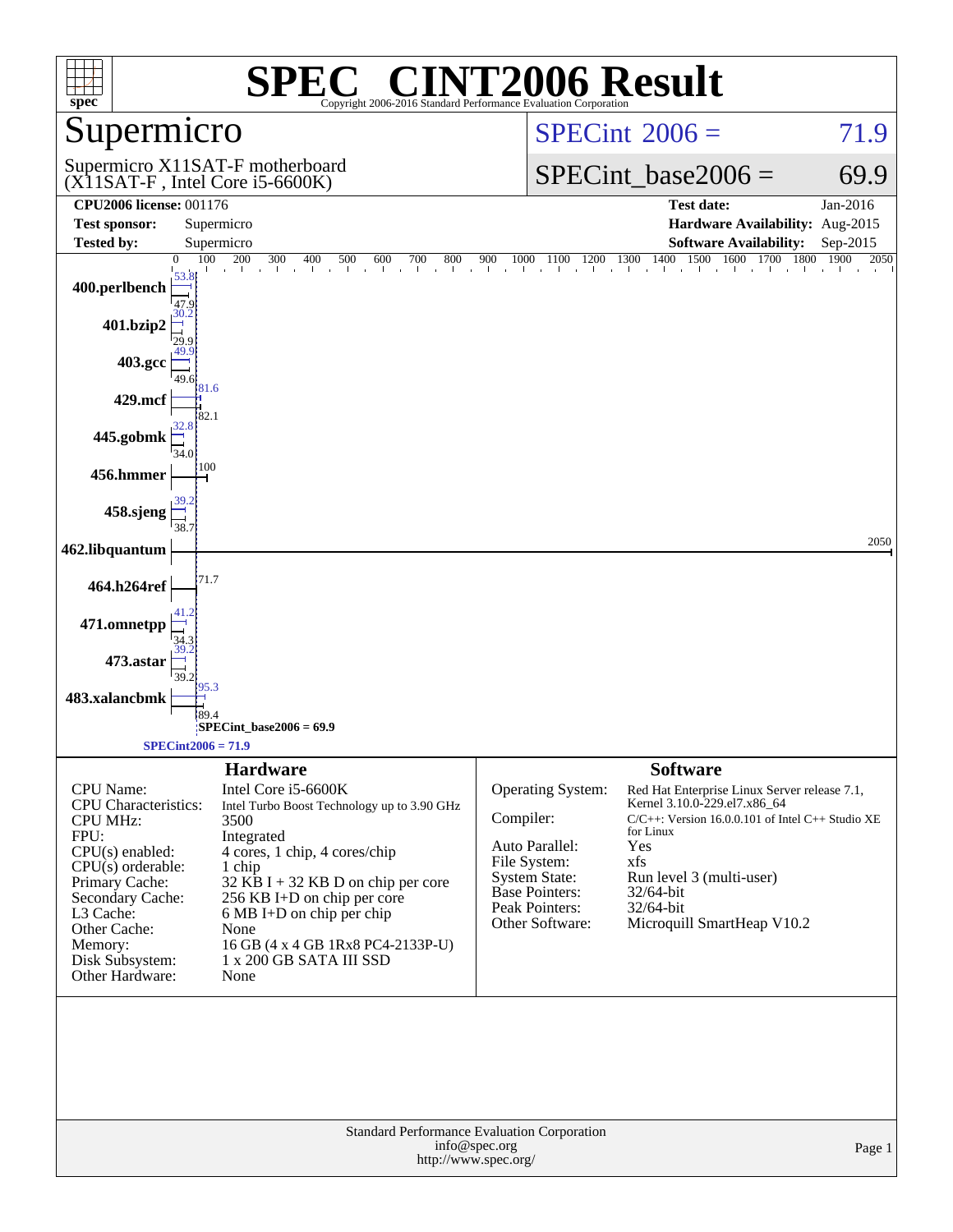

### Supermicro

(X11SAT-F , Intel Core i5-6600K) Supermicro X11SAT-F motherboard  $SPECint2006 = 71.9$  $SPECint2006 = 71.9$ 

#### SPECint base2006 =  $69.9$

**[CPU2006 license:](http://www.spec.org/auto/cpu2006/Docs/result-fields.html#CPU2006license)** 001176 **[Test date:](http://www.spec.org/auto/cpu2006/Docs/result-fields.html#Testdate)** Jan-2016 **[Test sponsor:](http://www.spec.org/auto/cpu2006/Docs/result-fields.html#Testsponsor)** Supermicro **[Hardware Availability:](http://www.spec.org/auto/cpu2006/Docs/result-fields.html#HardwareAvailability)** Aug-2015 **[Tested by:](http://www.spec.org/auto/cpu2006/Docs/result-fields.html#Testedby)** Supermicro **Supermicro [Software Availability:](http://www.spec.org/auto/cpu2006/Docs/result-fields.html#SoftwareAvailability)** Sep-2015

#### **[Results Table](http://www.spec.org/auto/cpu2006/Docs/result-fields.html#ResultsTable)**

|                    | <b>Base</b>    |             |                |              |                |              | <b>Peak</b>    |              |                |              |                |              |
|--------------------|----------------|-------------|----------------|--------------|----------------|--------------|----------------|--------------|----------------|--------------|----------------|--------------|
| <b>Benchmark</b>   | <b>Seconds</b> | Ratio       | <b>Seconds</b> | <b>Ratio</b> | <b>Seconds</b> | <b>Ratio</b> | <b>Seconds</b> | <b>Ratio</b> | <b>Seconds</b> | <b>Ratio</b> | <b>Seconds</b> | <b>Ratio</b> |
| 400.perlbench      | 203            | 48.2        | 204            | 47.8         | 204            | 47.9         | 182            | 53.8         | 182            | 53.6         | <u>182</u>     | 53.8         |
| 401.bzip2          | 323            | 29.9        | 323            | 29.9         | 324            | 29.8         | 319            | 30.2         | 319            | 30.3         | <u>319</u>     | 30.2         |
| $403.\mathrm{gcc}$ | 162            | 49.7        | 162            | <u>49.6</u>  | 162            | 49.6         | 161            | 50.0         | 162            | 49.7         | <u>161</u>     | <u>49.9</u>  |
| $429$ .mcf         | 114            | 80.2        | 111            | 82.1         | <b>111</b>     | 82.1         | 112            | 81.6         | <b>112</b>     | 81.6         | 113            | 80.5         |
| $445$ .gobmk       | 308            | 34.0        | 309            | 34.0         | 309            | 34.0         | 320            | 32.8         | <b>320</b>     | <u>32.8</u>  | 320            | 32.8         |
| $456.$ hmmer       | 93.1           | 100         | 93.0           | 100          | 93.1           | 100          | 93.1           | 100          | 93.0           | 100          | 93.1           | <b>100</b>   |
| $458$ .sjeng       | 313            | 38.7        | 313            | 38.7         | 313            | 38.7         | 309            | 39.2         | 309            | 39.2         | <u>309</u>     | 39.2         |
| 462.libquantum     | 10.1           | 2040        | 10.1           | 2050         | 10.1           | 2050         | 10.1           | 2040         | 10.1           | 2050         | 10.1           | 2050         |
| 464.h264ref        | 309            | 71.5        | 308            | 71.8         | 309            | 71.7         | 309            | 71.5         | 308            | 71.8         | <u>309</u>     | 71.7         |
| 471.omnetpp        | 182            | 34.4        | 182            | 34.3         | 182            | 34.3         | 152            | 41.1         | 152            | 41.2         | <u>152</u>     | 41.2         |
| $473$ . astar      | <u>179</u>     | <u>39.2</u> | 180            | 39.0         | 179            | 39.3         | 180            | 38.9         | <u>179</u>     | <u>39.2</u>  | 179            | 39.3         |
| 483.xalancbmk      | 77.2           | 89.4        | 77.5           | 89.1         | 77.2           | 89.4         | 72.4           | 95.3         | 72.4           | 95.3         | 72.3           | 95.4         |

Results appear in the [order in which they were run.](http://www.spec.org/auto/cpu2006/Docs/result-fields.html#RunOrder) Bold underlined text [indicates a median measurement.](http://www.spec.org/auto/cpu2006/Docs/result-fields.html#Median)

#### **[Submit Notes](http://www.spec.org/auto/cpu2006/Docs/result-fields.html#SubmitNotes)**

The config file option 'submit' was used.

#### **[Operating System Notes](http://www.spec.org/auto/cpu2006/Docs/result-fields.html#OperatingSystemNotes)**

Stack size set to unlimited using "ulimit -s unlimited"

#### **[Platform Notes](http://www.spec.org/auto/cpu2006/Docs/result-fields.html#PlatformNotes)**

 As tested, the system used a Supermicro CSE-732D4-903B chassis. The chassis is configured with a PWS-903-PQ power supply, 1 SNK-P0046A4 heatsink, as well as 1 FAN-0124L4 chassis fan. Sysinfo program /usr/cpu2006/config/sysinfo.rev6914 \$Rev: 6914 \$ \$Date:: 2014-06-25 #\$ e3fbb8667b5a285932ceab81e28219e1 running on X11SAT-01 Fri Jan 8 23:36:28 2016

 This section contains SUT (System Under Test) info as seen by some common utilities. To remove or add to this section, see: <http://www.spec.org/cpu2006/Docs/config.html#sysinfo>

 From /proc/cpuinfo model name : Intel(R) Core(TM) i5-6600K CPU @ 3.50GHz 1 "physical id"s (chips) 4 "processors" cores, siblings (Caution: counting these is hw and system dependent. The following excerpts from /proc/cpuinfo might not be reliable. Use with caution.) cpu cores : 4

Continued on next page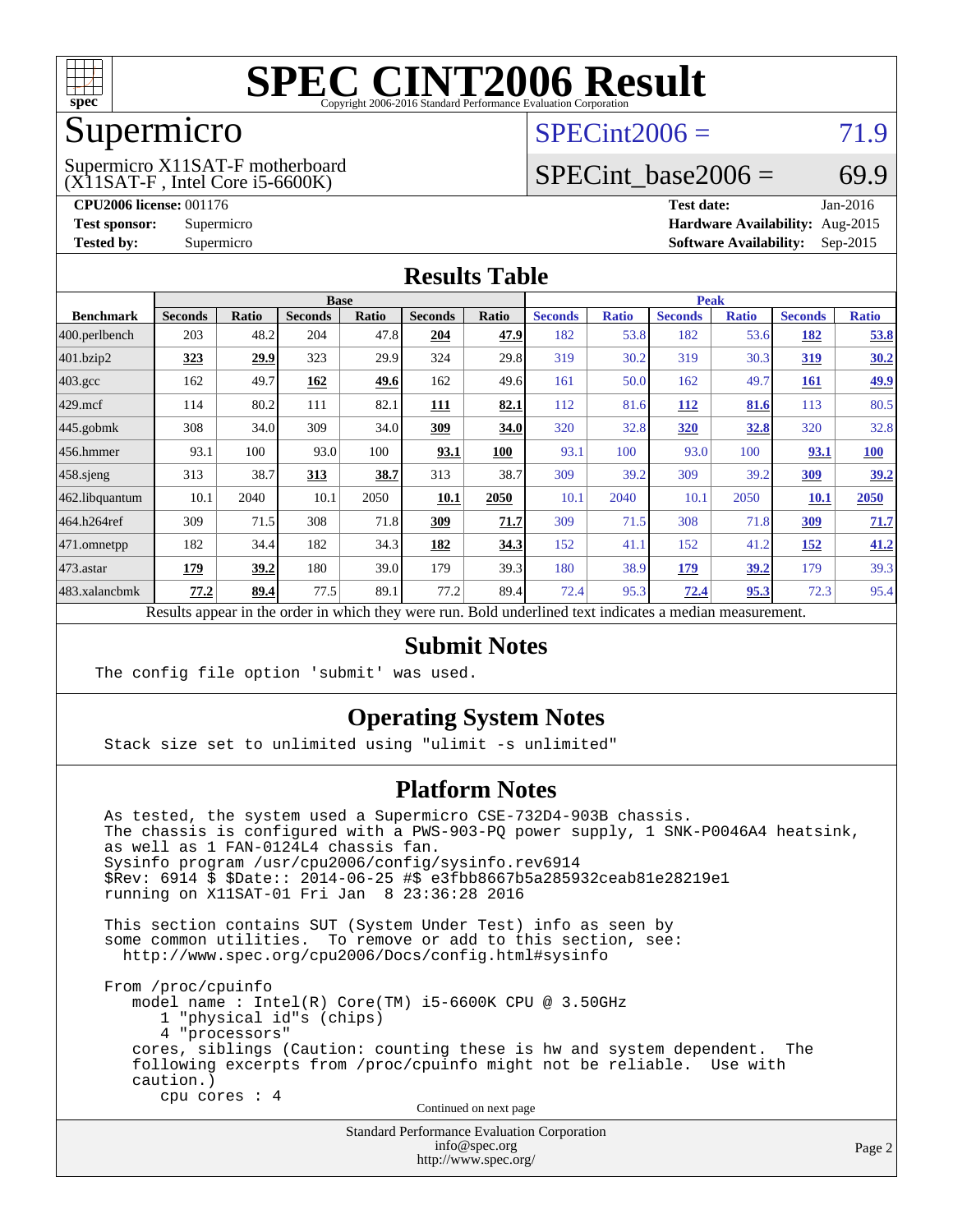

### Supermicro

 $SPECint2006 = 71.9$  $SPECint2006 = 71.9$ 

(X11SAT-F , Intel Core i5-6600K) Supermicro X11SAT-F motherboard  $SPECTnt\_base2006 = 69.9$ 

**[CPU2006 license:](http://www.spec.org/auto/cpu2006/Docs/result-fields.html#CPU2006license)** 001176 **[Test date:](http://www.spec.org/auto/cpu2006/Docs/result-fields.html#Testdate)** Jan-2016 **[Test sponsor:](http://www.spec.org/auto/cpu2006/Docs/result-fields.html#Testsponsor)** Supermicro **[Hardware Availability:](http://www.spec.org/auto/cpu2006/Docs/result-fields.html#HardwareAvailability)** Aug-2015 **[Tested by:](http://www.spec.org/auto/cpu2006/Docs/result-fields.html#Testedby)** Supermicro **[Software Availability:](http://www.spec.org/auto/cpu2006/Docs/result-fields.html#SoftwareAvailability)** Sep-2015

#### **[Platform Notes \(Continued\)](http://www.spec.org/auto/cpu2006/Docs/result-fields.html#PlatformNotes)**

 siblings : 4 physical 0: cores 0 1 2 3 cache size : 6144 KB From /proc/meminfo<br>MemTotal: 16248396 kB HugePages\_Total: 0<br>Hugepagesize: 2048 kB Hugepagesize: From /etc/\*release\* /etc/\*version\* os-release: NAME="Red Hat Enterprise Linux Server" VERSION="7.1 (Maipo)" ID="rhel" ID\_LIKE="fedora" VERSION\_ID="7.1" PRETTY\_NAME="Red Hat Enterprise Linux Server 7.1 (Maipo)" ANSI\_COLOR="0;31" CPE\_NAME="cpe:/o:redhat:enterprise\_linux:7.1:GA:server" redhat-release: Red Hat Enterprise Linux Server release 7.1 (Maipo) system-release: Red Hat Enterprise Linux Server release 7.1 (Maipo) system-release-cpe: cpe:/o:redhat:enterprise\_linux:7.1:ga:server uname -a: Linux X11SAT-01 3.10.0-229.el7.x86\_64 #1 SMP Thu Jan 29 18:37:38 EST 2015 x86\_64 x86\_64 x86\_64 GNU/Linux run-level 3 Jan 8 23:26 SPEC is set to: /usr/cpu2006 Filesystem Type Size Used Avail Use% Mounted on<br>
/dev/sda2 xfs 183G 45G 139G 25% /  $xfs$  183G 45G 139G 25% / Additional information from dmidecode: Warning: Use caution when you interpret this section. The 'dmidecode' program reads system data which is "intended to allow hardware to be accurately determined", but the intent may not be met, as there are frequent changes to hardware, firmware, and the "DMTF SMBIOS" standard. BIOS American Megatrends Inc. 1.0 12/18/2015 Memory: 4x Micron 8ATF51264AZ-2G1A2 4 GB 1 rank 2133 MHz (End of data from sysinfo program)

#### **[General Notes](http://www.spec.org/auto/cpu2006/Docs/result-fields.html#GeneralNotes)**

Environment variables set by runspec before the start of the run: KMP\_AFFINITY = "granularity=fine,scatter" LD\_LIBRARY\_PATH = "/usr/cpu2006/libs/32:/usr/cpu2006/libs/64:/usr/cpu2006/sh" OMP\_NUM\_THREADS = "4"

Continued on next page

Standard Performance Evaluation Corporation [info@spec.org](mailto:info@spec.org) <http://www.spec.org/>

Page 3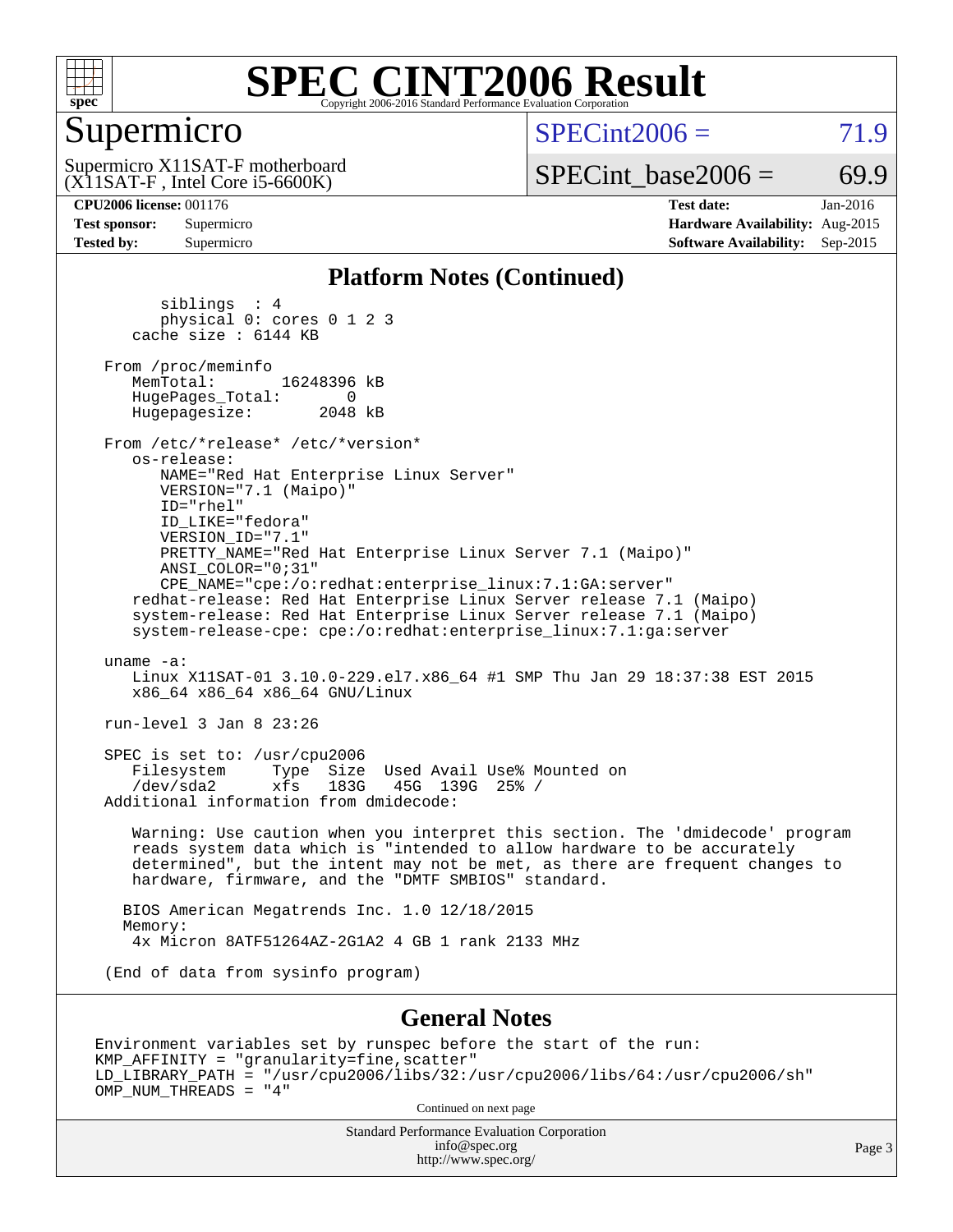

## Supermicro

 $SPECint2006 = 71.9$  $SPECint2006 = 71.9$ 

(X11SAT-F , Intel Core i5-6600K) Supermicro X11SAT-F motherboard SPECint base2006 =  $69.9$ 

**[CPU2006 license:](http://www.spec.org/auto/cpu2006/Docs/result-fields.html#CPU2006license)** 001176 **[Test date:](http://www.spec.org/auto/cpu2006/Docs/result-fields.html#Testdate)** Jan-2016 **[Test sponsor:](http://www.spec.org/auto/cpu2006/Docs/result-fields.html#Testsponsor)** Supermicro **[Hardware Availability:](http://www.spec.org/auto/cpu2006/Docs/result-fields.html#HardwareAvailability)** Aug-2015 **[Tested by:](http://www.spec.org/auto/cpu2006/Docs/result-fields.html#Testedby)** Supermicro **Supermicro [Software Availability:](http://www.spec.org/auto/cpu2006/Docs/result-fields.html#SoftwareAvailability)** Sep-2015

#### **[General Notes \(Continued\)](http://www.spec.org/auto/cpu2006/Docs/result-fields.html#GeneralNotes)**

 Binaries compiled on a system with 1x Intel Core i5-4670K CPU + 32GB memory using RedHat EL 7.1 Transparent Huge Pages enabled with: echo always > /sys/kernel/mm/transparent\_hugepage/enabled

#### **[Base Compiler Invocation](http://www.spec.org/auto/cpu2006/Docs/result-fields.html#BaseCompilerInvocation)**

[C benchmarks](http://www.spec.org/auto/cpu2006/Docs/result-fields.html#Cbenchmarks):<br> $\frac{1}{2}$ cc  $-m64$ 

[C++ benchmarks:](http://www.spec.org/auto/cpu2006/Docs/result-fields.html#CXXbenchmarks) [icpc -m64](http://www.spec.org/cpu2006/results/res2016q1/cpu2006-20160111-38644.flags.html#user_CXXbase_intel_icpc_64bit_fc66a5337ce925472a5c54ad6a0de310)

#### **[Base Portability Flags](http://www.spec.org/auto/cpu2006/Docs/result-fields.html#BasePortabilityFlags)**

 400.perlbench: [-DSPEC\\_CPU\\_LP64](http://www.spec.org/cpu2006/results/res2016q1/cpu2006-20160111-38644.flags.html#b400.perlbench_basePORTABILITY_DSPEC_CPU_LP64) [-DSPEC\\_CPU\\_LINUX\\_X64](http://www.spec.org/cpu2006/results/res2016q1/cpu2006-20160111-38644.flags.html#b400.perlbench_baseCPORTABILITY_DSPEC_CPU_LINUX_X64) 401.bzip2: [-DSPEC\\_CPU\\_LP64](http://www.spec.org/cpu2006/results/res2016q1/cpu2006-20160111-38644.flags.html#suite_basePORTABILITY401_bzip2_DSPEC_CPU_LP64) 403.gcc: [-DSPEC\\_CPU\\_LP64](http://www.spec.org/cpu2006/results/res2016q1/cpu2006-20160111-38644.flags.html#suite_basePORTABILITY403_gcc_DSPEC_CPU_LP64) 429.mcf: [-DSPEC\\_CPU\\_LP64](http://www.spec.org/cpu2006/results/res2016q1/cpu2006-20160111-38644.flags.html#suite_basePORTABILITY429_mcf_DSPEC_CPU_LP64) 445.gobmk: [-DSPEC\\_CPU\\_LP64](http://www.spec.org/cpu2006/results/res2016q1/cpu2006-20160111-38644.flags.html#suite_basePORTABILITY445_gobmk_DSPEC_CPU_LP64) 456.hmmer: [-DSPEC\\_CPU\\_LP64](http://www.spec.org/cpu2006/results/res2016q1/cpu2006-20160111-38644.flags.html#suite_basePORTABILITY456_hmmer_DSPEC_CPU_LP64) 458.sjeng: [-DSPEC\\_CPU\\_LP64](http://www.spec.org/cpu2006/results/res2016q1/cpu2006-20160111-38644.flags.html#suite_basePORTABILITY458_sjeng_DSPEC_CPU_LP64) 462.libquantum: [-DSPEC\\_CPU\\_LP64](http://www.spec.org/cpu2006/results/res2016q1/cpu2006-20160111-38644.flags.html#suite_basePORTABILITY462_libquantum_DSPEC_CPU_LP64) [-DSPEC\\_CPU\\_LINUX](http://www.spec.org/cpu2006/results/res2016q1/cpu2006-20160111-38644.flags.html#b462.libquantum_baseCPORTABILITY_DSPEC_CPU_LINUX) 464.h264ref: [-DSPEC\\_CPU\\_LP64](http://www.spec.org/cpu2006/results/res2016q1/cpu2006-20160111-38644.flags.html#suite_basePORTABILITY464_h264ref_DSPEC_CPU_LP64) 471.omnetpp: [-DSPEC\\_CPU\\_LP64](http://www.spec.org/cpu2006/results/res2016q1/cpu2006-20160111-38644.flags.html#suite_basePORTABILITY471_omnetpp_DSPEC_CPU_LP64) 473.astar: [-DSPEC\\_CPU\\_LP64](http://www.spec.org/cpu2006/results/res2016q1/cpu2006-20160111-38644.flags.html#suite_basePORTABILITY473_astar_DSPEC_CPU_LP64) 483.xalancbmk: [-DSPEC\\_CPU\\_LP64](http://www.spec.org/cpu2006/results/res2016q1/cpu2006-20160111-38644.flags.html#suite_basePORTABILITY483_xalancbmk_DSPEC_CPU_LP64) [-DSPEC\\_CPU\\_LINUX](http://www.spec.org/cpu2006/results/res2016q1/cpu2006-20160111-38644.flags.html#b483.xalancbmk_baseCXXPORTABILITY_DSPEC_CPU_LINUX)

### **[Base Optimization Flags](http://www.spec.org/auto/cpu2006/Docs/result-fields.html#BaseOptimizationFlags)**

[C benchmarks](http://www.spec.org/auto/cpu2006/Docs/result-fields.html#Cbenchmarks):

[-xCORE-AVX2](http://www.spec.org/cpu2006/results/res2016q1/cpu2006-20160111-38644.flags.html#user_CCbase_f-xAVX2_5f5fc0cbe2c9f62c816d3e45806c70d7) [-ipo](http://www.spec.org/cpu2006/results/res2016q1/cpu2006-20160111-38644.flags.html#user_CCbase_f-ipo) [-O3](http://www.spec.org/cpu2006/results/res2016q1/cpu2006-20160111-38644.flags.html#user_CCbase_f-O3) [-no-prec-div](http://www.spec.org/cpu2006/results/res2016q1/cpu2006-20160111-38644.flags.html#user_CCbase_f-no-prec-div) [-parallel](http://www.spec.org/cpu2006/results/res2016q1/cpu2006-20160111-38644.flags.html#user_CCbase_f-parallel) [-opt-prefetch](http://www.spec.org/cpu2006/results/res2016q1/cpu2006-20160111-38644.flags.html#user_CCbase_f-opt-prefetch) [-auto-p32](http://www.spec.org/cpu2006/results/res2016q1/cpu2006-20160111-38644.flags.html#user_CCbase_f-auto-p32)

[C++ benchmarks:](http://www.spec.org/auto/cpu2006/Docs/result-fields.html#CXXbenchmarks)

[-xCORE-AVX2](http://www.spec.org/cpu2006/results/res2016q1/cpu2006-20160111-38644.flags.html#user_CXXbase_f-xAVX2_5f5fc0cbe2c9f62c816d3e45806c70d7) [-ipo](http://www.spec.org/cpu2006/results/res2016q1/cpu2006-20160111-38644.flags.html#user_CXXbase_f-ipo) [-O3](http://www.spec.org/cpu2006/results/res2016q1/cpu2006-20160111-38644.flags.html#user_CXXbase_f-O3) [-no-prec-div](http://www.spec.org/cpu2006/results/res2016q1/cpu2006-20160111-38644.flags.html#user_CXXbase_f-no-prec-div) [-opt-prefetch](http://www.spec.org/cpu2006/results/res2016q1/cpu2006-20160111-38644.flags.html#user_CXXbase_f-opt-prefetch) [-auto-p32](http://www.spec.org/cpu2006/results/res2016q1/cpu2006-20160111-38644.flags.html#user_CXXbase_f-auto-p32) [-Wl,-z,muldefs](http://www.spec.org/cpu2006/results/res2016q1/cpu2006-20160111-38644.flags.html#user_CXXbase_link_force_multiple1_74079c344b956b9658436fd1b6dd3a8a) [-L/sh -lsmartheap64](http://www.spec.org/cpu2006/results/res2016q1/cpu2006-20160111-38644.flags.html#user_CXXbase_SmartHeap64_ed4ef857ce90951921efb0d91eb88472)

### **[Base Other Flags](http://www.spec.org/auto/cpu2006/Docs/result-fields.html#BaseOtherFlags)**

[C benchmarks](http://www.spec.org/auto/cpu2006/Docs/result-fields.html#Cbenchmarks):

403.gcc: [-Dalloca=\\_alloca](http://www.spec.org/cpu2006/results/res2016q1/cpu2006-20160111-38644.flags.html#b403.gcc_baseEXTRA_CFLAGS_Dalloca_be3056838c12de2578596ca5467af7f3)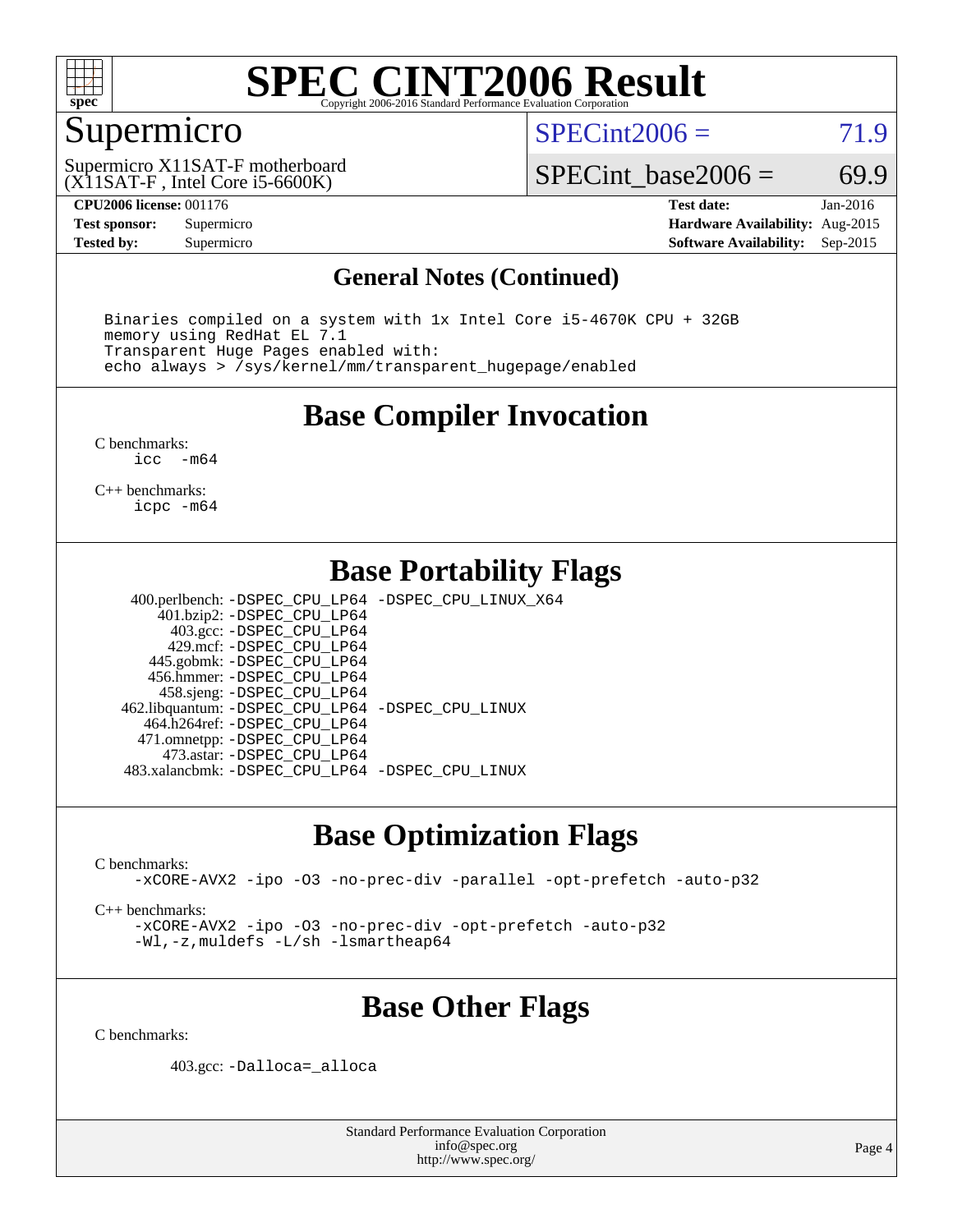

#### Supermicro

 $SPECint2006 = 71.9$  $SPECint2006 = 71.9$ 

(X11SAT-F , Intel Core i5-6600K) Supermicro X11SAT-F motherboard SPECint base2006 =  $69.9$ 

**[CPU2006 license:](http://www.spec.org/auto/cpu2006/Docs/result-fields.html#CPU2006license)** 001176 **[Test date:](http://www.spec.org/auto/cpu2006/Docs/result-fields.html#Testdate)** Jan-2016 **[Test sponsor:](http://www.spec.org/auto/cpu2006/Docs/result-fields.html#Testsponsor)** Supermicro **[Hardware Availability:](http://www.spec.org/auto/cpu2006/Docs/result-fields.html#HardwareAvailability)** Aug-2015 **[Tested by:](http://www.spec.org/auto/cpu2006/Docs/result-fields.html#Testedby)** Supermicro **Supermicro [Software Availability:](http://www.spec.org/auto/cpu2006/Docs/result-fields.html#SoftwareAvailability)** Sep-2015

## **[Peak Compiler Invocation](http://www.spec.org/auto/cpu2006/Docs/result-fields.html#PeakCompilerInvocation)**

[C benchmarks \(except as noted below\)](http://www.spec.org/auto/cpu2006/Docs/result-fields.html#Cbenchmarksexceptasnotedbelow): icc  $-m64$ 

400.perlbench: [icc -m32 -L/opt/intel/compilers\\_and\\_libraries\\_2016/linux/compiler/lib/ia32\\_lin](http://www.spec.org/cpu2006/results/res2016q1/cpu2006-20160111-38644.flags.html#user_peakCCLD400_perlbench_intel_icc_e10256ba5924b668798078a321b0cb3f)

445.gobmk: [icc -m32 -L/opt/intel/compilers\\_and\\_libraries\\_2016/linux/compiler/lib/ia32\\_lin](http://www.spec.org/cpu2006/results/res2016q1/cpu2006-20160111-38644.flags.html#user_peakCCLD445_gobmk_intel_icc_e10256ba5924b668798078a321b0cb3f)

[C++ benchmarks \(except as noted below\):](http://www.spec.org/auto/cpu2006/Docs/result-fields.html#CXXbenchmarksexceptasnotedbelow)

[icpc -m32 -L/opt/intel/compilers\\_and\\_libraries\\_2016/linux/compiler/lib/ia32\\_lin](http://www.spec.org/cpu2006/results/res2016q1/cpu2006-20160111-38644.flags.html#user_CXXpeak_intel_icpc_b4f50a394bdb4597aa5879c16bc3f5c5)

473.astar: [icpc -m64](http://www.spec.org/cpu2006/results/res2016q1/cpu2006-20160111-38644.flags.html#user_peakCXXLD473_astar_intel_icpc_64bit_fc66a5337ce925472a5c54ad6a0de310)

### **[Peak Portability Flags](http://www.spec.org/auto/cpu2006/Docs/result-fields.html#PeakPortabilityFlags)**

 400.perlbench: [-D\\_FILE\\_OFFSET\\_BITS=64](http://www.spec.org/cpu2006/results/res2016q1/cpu2006-20160111-38644.flags.html#user_peakPORTABILITY400_perlbench_file_offset_bits_64_438cf9856305ebd76870a2c6dc2689ab) [-DSPEC\\_CPU\\_LINUX\\_IA32](http://www.spec.org/cpu2006/results/res2016q1/cpu2006-20160111-38644.flags.html#b400.perlbench_peakCPORTABILITY_DSPEC_CPU_LINUX_IA32) 401.bzip2: [-DSPEC\\_CPU\\_LP64](http://www.spec.org/cpu2006/results/res2016q1/cpu2006-20160111-38644.flags.html#suite_peakPORTABILITY401_bzip2_DSPEC_CPU_LP64) 403.gcc: [-DSPEC\\_CPU\\_LP64](http://www.spec.org/cpu2006/results/res2016q1/cpu2006-20160111-38644.flags.html#suite_peakPORTABILITY403_gcc_DSPEC_CPU_LP64) 429.mcf: [-DSPEC\\_CPU\\_LP64](http://www.spec.org/cpu2006/results/res2016q1/cpu2006-20160111-38644.flags.html#suite_peakPORTABILITY429_mcf_DSPEC_CPU_LP64) 445.gobmk: [-D\\_FILE\\_OFFSET\\_BITS=64](http://www.spec.org/cpu2006/results/res2016q1/cpu2006-20160111-38644.flags.html#user_peakPORTABILITY445_gobmk_file_offset_bits_64_438cf9856305ebd76870a2c6dc2689ab) 456.hmmer: [-DSPEC\\_CPU\\_LP64](http://www.spec.org/cpu2006/results/res2016q1/cpu2006-20160111-38644.flags.html#suite_peakPORTABILITY456_hmmer_DSPEC_CPU_LP64) 458.sjeng: [-DSPEC\\_CPU\\_LP64](http://www.spec.org/cpu2006/results/res2016q1/cpu2006-20160111-38644.flags.html#suite_peakPORTABILITY458_sjeng_DSPEC_CPU_LP64) 462.libquantum: [-DSPEC\\_CPU\\_LP64](http://www.spec.org/cpu2006/results/res2016q1/cpu2006-20160111-38644.flags.html#suite_peakPORTABILITY462_libquantum_DSPEC_CPU_LP64) [-DSPEC\\_CPU\\_LINUX](http://www.spec.org/cpu2006/results/res2016q1/cpu2006-20160111-38644.flags.html#b462.libquantum_peakCPORTABILITY_DSPEC_CPU_LINUX) 464.h264ref: [-DSPEC\\_CPU\\_LP64](http://www.spec.org/cpu2006/results/res2016q1/cpu2006-20160111-38644.flags.html#suite_peakPORTABILITY464_h264ref_DSPEC_CPU_LP64) 471.omnetpp: [-D\\_FILE\\_OFFSET\\_BITS=64](http://www.spec.org/cpu2006/results/res2016q1/cpu2006-20160111-38644.flags.html#user_peakPORTABILITY471_omnetpp_file_offset_bits_64_438cf9856305ebd76870a2c6dc2689ab) 473.astar: [-DSPEC\\_CPU\\_LP64](http://www.spec.org/cpu2006/results/res2016q1/cpu2006-20160111-38644.flags.html#suite_peakPORTABILITY473_astar_DSPEC_CPU_LP64) 483.xalancbmk: [-D\\_FILE\\_OFFSET\\_BITS=64](http://www.spec.org/cpu2006/results/res2016q1/cpu2006-20160111-38644.flags.html#user_peakPORTABILITY483_xalancbmk_file_offset_bits_64_438cf9856305ebd76870a2c6dc2689ab) [-DSPEC\\_CPU\\_LINUX](http://www.spec.org/cpu2006/results/res2016q1/cpu2006-20160111-38644.flags.html#b483.xalancbmk_peakCXXPORTABILITY_DSPEC_CPU_LINUX)

## **[Peak Optimization Flags](http://www.spec.org/auto/cpu2006/Docs/result-fields.html#PeakOptimizationFlags)**

[C benchmarks](http://www.spec.org/auto/cpu2006/Docs/result-fields.html#Cbenchmarks):

```
 400.perlbench: -xCORE-AVX2(pass 2) -prof-gen:threadsafe(pass 1)
             -i\text{po}(pass 2) -\overline{0}3(pass 2)-no-prec-div(pass 2)
             -par-num-threads=1(pass 1) -prof-use(pass 2) -opt-prefetch
             -ansi-alias
```
 401.bzip2: [-xCORE-AVX2](http://www.spec.org/cpu2006/results/res2016q1/cpu2006-20160111-38644.flags.html#user_peakPASS2_CFLAGSPASS2_LDCFLAGS401_bzip2_f-xAVX2_5f5fc0cbe2c9f62c816d3e45806c70d7)(pass 2) [-prof-gen:threadsafe](http://www.spec.org/cpu2006/results/res2016q1/cpu2006-20160111-38644.flags.html#user_peakPASS1_CFLAGSPASS1_LDCFLAGS401_bzip2_prof_gen_21a26eb79f378b550acd7bec9fe4467a)(pass 1)  $-i\text{po}(pass 2) -03(pass 2) -no-prec-div$  $-i\text{po}(pass 2) -03(pass 2) -no-prec-div$ [-par-num-threads=1](http://www.spec.org/cpu2006/results/res2016q1/cpu2006-20160111-38644.flags.html#user_peakPASS1_CFLAGSPASS1_LDCFLAGS401_bzip2_par_num_threads_786a6ff141b4e9e90432e998842df6c2)(pass 1) [-prof-use](http://www.spec.org/cpu2006/results/res2016q1/cpu2006-20160111-38644.flags.html#user_peakPASS2_CFLAGSPASS2_LDCFLAGS401_bzip2_prof_use_bccf7792157ff70d64e32fe3e1250b55)(pass 2) [-auto-ilp32](http://www.spec.org/cpu2006/results/res2016q1/cpu2006-20160111-38644.flags.html#user_peakCOPTIMIZE401_bzip2_f-auto-ilp32) [-opt-prefetch](http://www.spec.org/cpu2006/results/res2016q1/cpu2006-20160111-38644.flags.html#user_peakCOPTIMIZE401_bzip2_f-opt-prefetch) [-ansi-alias](http://www.spec.org/cpu2006/results/res2016q1/cpu2006-20160111-38644.flags.html#user_peakCOPTIMIZE401_bzip2_f-ansi-alias)

 403.gcc: [-xCORE-AVX2](http://www.spec.org/cpu2006/results/res2016q1/cpu2006-20160111-38644.flags.html#user_peakCOPTIMIZE403_gcc_f-xAVX2_5f5fc0cbe2c9f62c816d3e45806c70d7) [-ipo](http://www.spec.org/cpu2006/results/res2016q1/cpu2006-20160111-38644.flags.html#user_peakCOPTIMIZE403_gcc_f-ipo) [-O3](http://www.spec.org/cpu2006/results/res2016q1/cpu2006-20160111-38644.flags.html#user_peakCOPTIMIZE403_gcc_f-O3) [-no-prec-div](http://www.spec.org/cpu2006/results/res2016q1/cpu2006-20160111-38644.flags.html#user_peakCOPTIMIZE403_gcc_f-no-prec-div) [-inline-calloc](http://www.spec.org/cpu2006/results/res2016q1/cpu2006-20160111-38644.flags.html#user_peakCOPTIMIZE403_gcc_f-inline-calloc) [-opt-malloc-options=3](http://www.spec.org/cpu2006/results/res2016q1/cpu2006-20160111-38644.flags.html#user_peakCOPTIMIZE403_gcc_f-opt-malloc-options_13ab9b803cf986b4ee62f0a5998c2238) [-auto-ilp32](http://www.spec.org/cpu2006/results/res2016q1/cpu2006-20160111-38644.flags.html#user_peakCOPTIMIZE403_gcc_f-auto-ilp32)

 429.mcf: [-xCORE-AVX2](http://www.spec.org/cpu2006/results/res2016q1/cpu2006-20160111-38644.flags.html#user_peakCOPTIMIZE429_mcf_f-xAVX2_5f5fc0cbe2c9f62c816d3e45806c70d7) [-ipo](http://www.spec.org/cpu2006/results/res2016q1/cpu2006-20160111-38644.flags.html#user_peakCOPTIMIZE429_mcf_f-ipo) [-O3](http://www.spec.org/cpu2006/results/res2016q1/cpu2006-20160111-38644.flags.html#user_peakCOPTIMIZE429_mcf_f-O3) [-no-prec-div](http://www.spec.org/cpu2006/results/res2016q1/cpu2006-20160111-38644.flags.html#user_peakCOPTIMIZE429_mcf_f-no-prec-div) [-parallel](http://www.spec.org/cpu2006/results/res2016q1/cpu2006-20160111-38644.flags.html#user_peakCOPTIMIZE429_mcf_f-parallel) [-opt-prefetch](http://www.spec.org/cpu2006/results/res2016q1/cpu2006-20160111-38644.flags.html#user_peakCOPTIMIZE429_mcf_f-opt-prefetch) [-auto-p32](http://www.spec.org/cpu2006/results/res2016q1/cpu2006-20160111-38644.flags.html#user_peakCOPTIMIZE429_mcf_f-auto-p32)

Continued on next page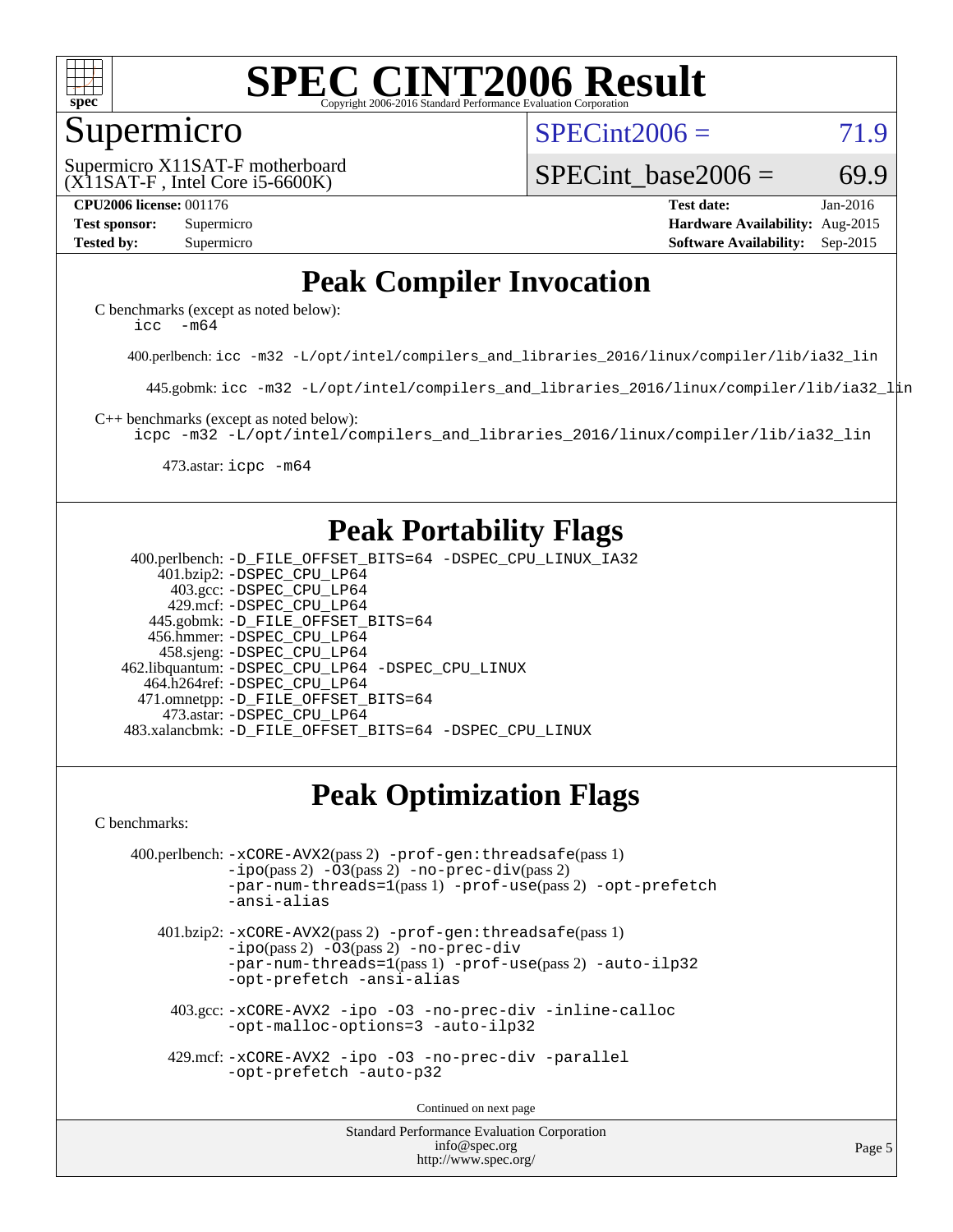

## Supermicro

 $SPECint2006 = 71.9$  $SPECint2006 = 71.9$ 

(X11SAT-F , Intel Core i5-6600K) Supermicro X11SAT-F motherboard

SPECint base2006 =  $69.9$ 

**[CPU2006 license:](http://www.spec.org/auto/cpu2006/Docs/result-fields.html#CPU2006license)** 001176 **[Test date:](http://www.spec.org/auto/cpu2006/Docs/result-fields.html#Testdate)** Jan-2016 **[Test sponsor:](http://www.spec.org/auto/cpu2006/Docs/result-fields.html#Testsponsor)** Supermicro **[Hardware Availability:](http://www.spec.org/auto/cpu2006/Docs/result-fields.html#HardwareAvailability)** Aug-2015 **[Tested by:](http://www.spec.org/auto/cpu2006/Docs/result-fields.html#Testedby)** Supermicro **Supermicro [Software Availability:](http://www.spec.org/auto/cpu2006/Docs/result-fields.html#SoftwareAvailability)** Sep-2015

## **[Peak Optimization Flags \(Continued\)](http://www.spec.org/auto/cpu2006/Docs/result-fields.html#PeakOptimizationFlags)**

 445.gobmk: [-xCORE-AVX2](http://www.spec.org/cpu2006/results/res2016q1/cpu2006-20160111-38644.flags.html#user_peakPASS2_CFLAGSPASS2_LDCFLAGS445_gobmk_f-xAVX2_5f5fc0cbe2c9f62c816d3e45806c70d7)(pass 2) [-prof-gen:threadsafe](http://www.spec.org/cpu2006/results/res2016q1/cpu2006-20160111-38644.flags.html#user_peakPASS1_CFLAGSPASS1_LDCFLAGS445_gobmk_prof_gen_21a26eb79f378b550acd7bec9fe4467a)(pass 1) [-prof-use](http://www.spec.org/cpu2006/results/res2016q1/cpu2006-20160111-38644.flags.html#user_peakPASS2_CFLAGSPASS2_LDCFLAGS445_gobmk_prof_use_bccf7792157ff70d64e32fe3e1250b55)(pass 2) [-par-num-threads=1](http://www.spec.org/cpu2006/results/res2016q1/cpu2006-20160111-38644.flags.html#user_peakPASS1_CFLAGSPASS1_LDCFLAGS445_gobmk_par_num_threads_786a6ff141b4e9e90432e998842df6c2)(pass 1) [-ansi-alias](http://www.spec.org/cpu2006/results/res2016q1/cpu2006-20160111-38644.flags.html#user_peakCOPTIMIZE445_gobmk_f-ansi-alias)

456.hmmer: basepeak = yes

 458.sjeng: [-xCORE-AVX2](http://www.spec.org/cpu2006/results/res2016q1/cpu2006-20160111-38644.flags.html#user_peakPASS2_CFLAGSPASS2_LDCFLAGS458_sjeng_f-xAVX2_5f5fc0cbe2c9f62c816d3e45806c70d7)(pass 2) [-prof-gen:threadsafe](http://www.spec.org/cpu2006/results/res2016q1/cpu2006-20160111-38644.flags.html#user_peakPASS1_CFLAGSPASS1_LDCFLAGS458_sjeng_prof_gen_21a26eb79f378b550acd7bec9fe4467a)(pass 1)  $-ipo(pass 2) -\overline{03(pass 2)}$  $-ipo(pass 2) -\overline{03(pass 2)}$  [-no-prec-div](http://www.spec.org/cpu2006/results/res2016q1/cpu2006-20160111-38644.flags.html#user_peakPASS2_CFLAGSPASS2_LDCFLAGS458_sjeng_f-no-prec-div)(pass 2) [-par-num-threads=1](http://www.spec.org/cpu2006/results/res2016q1/cpu2006-20160111-38644.flags.html#user_peakPASS1_CFLAGSPASS1_LDCFLAGS458_sjeng_par_num_threads_786a6ff141b4e9e90432e998842df6c2)(pass 1) [-prof-use](http://www.spec.org/cpu2006/results/res2016q1/cpu2006-20160111-38644.flags.html#user_peakPASS2_CFLAGSPASS2_LDCFLAGS458_sjeng_prof_use_bccf7792157ff70d64e32fe3e1250b55)(pass 2) [-unroll4](http://www.spec.org/cpu2006/results/res2016q1/cpu2006-20160111-38644.flags.html#user_peakCOPTIMIZE458_sjeng_f-unroll_4e5e4ed65b7fd20bdcd365bec371b81f)

 $462$ .libquantum: basepeak = yes

 $464.h264$ ref: basepeak = yes

[C++ benchmarks:](http://www.spec.org/auto/cpu2006/Docs/result-fields.html#CXXbenchmarks)

```
 471.omnetpp: -xCORE-AVX2(pass 2) -prof-gen:threadsafe(pass 1)
          -i\text{po}(pass 2) -03(pass 2) -no-prec-div(pass 2)-par-num-threads=1(pass 1) -prof-use(pass 2)
          -opt-ra-region-strategy=block -ansi-alias
          -Wl,-z,muldefs -L/sh -lsmartheap
```
 473.astar: [-xCORE-AVX2](http://www.spec.org/cpu2006/results/res2016q1/cpu2006-20160111-38644.flags.html#user_peakCXXOPTIMIZE473_astar_f-xAVX2_5f5fc0cbe2c9f62c816d3e45806c70d7) [-ipo](http://www.spec.org/cpu2006/results/res2016q1/cpu2006-20160111-38644.flags.html#user_peakCXXOPTIMIZE473_astar_f-ipo) [-O3](http://www.spec.org/cpu2006/results/res2016q1/cpu2006-20160111-38644.flags.html#user_peakCXXOPTIMIZE473_astar_f-O3) [-no-prec-div](http://www.spec.org/cpu2006/results/res2016q1/cpu2006-20160111-38644.flags.html#user_peakCXXOPTIMIZE473_astar_f-no-prec-div) [-opt-prefetch](http://www.spec.org/cpu2006/results/res2016q1/cpu2006-20160111-38644.flags.html#user_peakCXXOPTIMIZE473_astar_f-opt-prefetch) [-auto-p32](http://www.spec.org/cpu2006/results/res2016q1/cpu2006-20160111-38644.flags.html#user_peakCXXOPTIMIZE473_astar_f-auto-p32) [-Wl,-z,muldefs](http://www.spec.org/cpu2006/results/res2016q1/cpu2006-20160111-38644.flags.html#user_peakEXTRA_LDFLAGS473_astar_link_force_multiple1_74079c344b956b9658436fd1b6dd3a8a) [-L/sh -lsmartheap64](http://www.spec.org/cpu2006/results/res2016q1/cpu2006-20160111-38644.flags.html#user_peakEXTRA_LIBS473_astar_SmartHeap64_ed4ef857ce90951921efb0d91eb88472)

 483.xalancbmk: [-xCORE-AVX2](http://www.spec.org/cpu2006/results/res2016q1/cpu2006-20160111-38644.flags.html#user_peakCXXOPTIMIZE483_xalancbmk_f-xAVX2_5f5fc0cbe2c9f62c816d3e45806c70d7) [-ipo](http://www.spec.org/cpu2006/results/res2016q1/cpu2006-20160111-38644.flags.html#user_peakCXXOPTIMIZE483_xalancbmk_f-ipo) [-O3](http://www.spec.org/cpu2006/results/res2016q1/cpu2006-20160111-38644.flags.html#user_peakCXXOPTIMIZE483_xalancbmk_f-O3) [-no-prec-div](http://www.spec.org/cpu2006/results/res2016q1/cpu2006-20160111-38644.flags.html#user_peakCXXOPTIMIZE483_xalancbmk_f-no-prec-div) [-opt-prefetch](http://www.spec.org/cpu2006/results/res2016q1/cpu2006-20160111-38644.flags.html#user_peakCXXOPTIMIZE483_xalancbmk_f-opt-prefetch) [-ansi-alias](http://www.spec.org/cpu2006/results/res2016q1/cpu2006-20160111-38644.flags.html#user_peakCXXOPTIMIZE483_xalancbmk_f-ansi-alias) [-Wl,-z,muldefs](http://www.spec.org/cpu2006/results/res2016q1/cpu2006-20160111-38644.flags.html#user_peakEXTRA_LDFLAGS483_xalancbmk_link_force_multiple1_74079c344b956b9658436fd1b6dd3a8a) [-L/sh -lsmartheap](http://www.spec.org/cpu2006/results/res2016q1/cpu2006-20160111-38644.flags.html#user_peakEXTRA_LIBS483_xalancbmk_SmartHeap_32f6c82aa1ed9c52345d30cf6e4a0499)

## **[Peak Other Flags](http://www.spec.org/auto/cpu2006/Docs/result-fields.html#PeakOtherFlags)**

[C benchmarks](http://www.spec.org/auto/cpu2006/Docs/result-fields.html#Cbenchmarks):

403.gcc: [-Dalloca=\\_alloca](http://www.spec.org/cpu2006/results/res2016q1/cpu2006-20160111-38644.flags.html#b403.gcc_peakEXTRA_CFLAGS_Dalloca_be3056838c12de2578596ca5467af7f3)

The flags files that were used to format this result can be browsed at <http://www.spec.org/cpu2006/flags/Intel-ic16.0-official-linux64.html>

<http://www.spec.org/cpu2006/flags/Supermicro-Platform-Settings-V1.2-revH.html>

You can also download the XML flags sources by saving the following links: <http://www.spec.org/cpu2006/flags/Intel-ic16.0-official-linux64.xml> <http://www.spec.org/cpu2006/flags/Supermicro-Platform-Settings-V1.2-revH.xml>